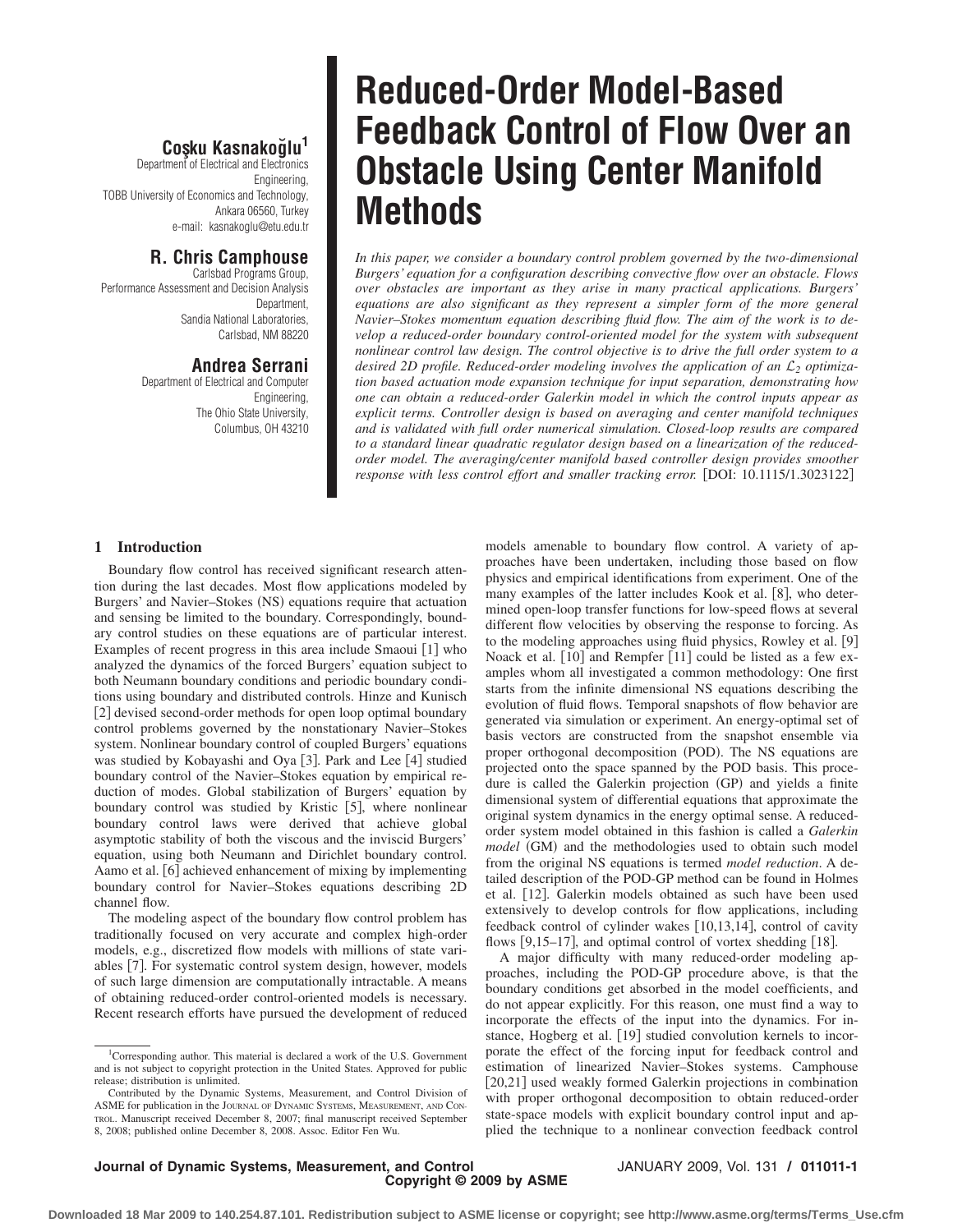problem. For Burgers' equations, an approach based on partitioning the flow domain into subdomains to make the free boundary condition appear as a control input in the reduced-order models was investigated by Efe and Ozbay [22]. Kasnakouglu et al. [23] augmented the POD expansion with actuation modes selected by solving a particular  $\mathcal{L}_2$  optimization problem, resulting in reduced-order models where the input appears as an explicit term.

Effective control of the flow over an obstacle has relevance to many applications in government and industry. Early works by Hunt et al. [24] studied flows around free or surface-mounted obstacles using kinematical theory. More recent studies such as those done by Orellano and Wengle [25] utilize direct numerical simulation (DNS) and large eddy simulation (LES) of manipulated turbulent boundary layer flow over a surface-mounted fence. Modeling and control of vortex shedding and cylinder wakes for bluff body applications also belong to this category [10,13,14,18]. In this paper, we consider a case study of a boundary flow control model problem describing convective flow over an obstacle. The governing equation for the model is the two-dimensional Burgers' equation. The case study on the sample problem in this paper will address both reduced-order modeling and nonlinear control design, with the control objective of driving the system state to a desired 2D profile. The reduced-order modeling involves the application of an  $\mathcal{L}_2$  optimization-based actuation mode expansion for input separation developed in our earlier works [23], demonstrating how one can obtain a reduced-order Galerkin model in which the control inputs appear as explicit terms. Once the reduced-order model is available, two different control design methods are employed to achieve the desired objective: (1) A design based on averaging and center manifold (CM) techniques [26,27], and (2) a linear quadratic regulator (LQR) design based on a linearization of the reduced-order model [21]. While controllers resulting from both methods will have the same linear structure, the averaging/center manifold method is a technique that goes beyond Jacobian linearization as far as the domain of validity is concerned. The averaging/center manifold approach is used to obtain a simplified nonlinear model with a structure that can be exploited for control design. Looking at the reduced dynamics on the center manifold allows one to cast the control design as a parameter optimization problem on a nonlinear system with reduced dimension. It will be seen through full order simulations that, while both controllers achieve the desired objective, the averaging/center manifold based controller design results in a smoother response, less control effort, and smaller tracking error over the problem domain.

### **2 Problem Description**

The case study considered in this paper is a distributed parameter system, which models convective flow over a rectangular obstacle  $[21,28]$ . The choice of a rectangle for the obstacle is actually arbitrary and without loss of generality, as at no point in this paper we shall utilize a procedure that is dependent on this shape. A reduced-order model of this system will be developed for feedback control design. Let  $\Omega_1 \subseteq \mathbb{R}^2$  be the rectangle given by  $(a,b] \times (c,d)$ . Let  $\Omega_2 \subseteq \Omega_1$  be the rectangular domain given by  $[a_1, a_2] \times [b_1, b_2]$  where  $a \le a_1 \le a_2 \le b$  and  $c \le b_1 \le b_2 \le d$ . The problem domain  $\Omega$  is given by  $\Omega = \Omega_1 \setminus \Omega_2$ , where  $\Omega_2$  is the obstacle. Dirichlet boundary controls are located on the obstacle bottom and top, denoted by  $\Gamma_{\text{bottom}}$  and  $\Gamma_{\text{top}}$ , respectively. A schematic of the problem geometry is given in Fig. 1. The dynamics of the system are described by the two-dimensional Burgers' equation.

$$
\frac{\partial}{\partial t}q(x, y, t) + \nabla \cdot F(q) = \frac{1}{\text{Re}}\Delta q(x, y, t)
$$
(1)

where  $t > 0$  is the temporal variable, and  $(x, y)$  are the coordinates of a point in  $\Omega$ . In Eq. (1),  $F(q)$  has the form



$$
F(q) = \left[ k_1 \frac{q^2(x, y, t)}{2} \quad k_2 \frac{q^2(x, y, t)}{2} \right]^T
$$
 (2)

where  $k_1$  and  $k_2$  are non-negative constants. This equation has a convective nonlinearity like the one found in the Navier–Stokes momentum equation modeling fluid flow [29]. The quantity Re, a non-negative constant, is analogous to the Reynolds number in the Navier–Stokes momentum equation. We will also write Eq. (1) in compact form as

$$
\dot{q} = X(q) \tag{3}
$$

where  $X(q) = -\nabla \cdot F(q) + \text{Re}^{-1} \Delta q$ . For simplicity, boundary controls are assumed to be separable. With this assumption, we specify conditions on the obstacle bottom and top of the form, as follows:

$$
q(x, y, t) = \gamma_{\text{bottom}}(t)\Psi_B(x) \quad \text{for} \quad (x, y) \in \Gamma_{\text{bottom}} \tag{4}
$$

$$
q(x, y, t) = \gamma_{\text{top}}(t)\Psi_T(x) \quad \text{for} \quad (x, y) \in \Gamma_{\text{top}} \tag{5}
$$

where  $\gamma_{\text{bottom}}(t)$  and  $\gamma_{\text{top}}(t)$  are the control inputs on the bottom and top of the obstacle, respectively. The profile functions  $\Psi_B(x)$ and  $\Psi_T(x)$  describe the spatial influence of the controls on the boundary. A parabolic inflow condition is specified as follows:

$$
q(x, y, t) = f(y) \quad \text{for} \quad (x, y) \in \Gamma_{\text{in}} \tag{6}
$$

At the outflow, a Neumann condition is specified according to the following relationship:

$$
\frac{\partial}{\partial x}q(x,y,t) = 0 \quad \text{for} \quad (x,y) \in \Gamma_{\text{out}} \tag{7}
$$

For notational convenience, the remaining boundary is denoted by  $\Gamma_{U}$ . We require that values of *q* be fixed at zero along  $\Gamma_{U}$  as time evolves. The resulting boundary condition is of the form

$$
q(x, y, t) = 0 \quad \text{for} \quad (x, y) \in \Gamma_U \tag{8}
$$

The initial condition of the system is given as

$$
q(0, x, y) = q_{init}(x, y) \in \mathcal{L}_2(\Omega)
$$
\n(9)

### **3 Reduced-Order Modeling**

In this paper, the system described in Sec. 2 will serve as a surrogate to develop control techniques amenable to flow systems. The first step that we will take toward this goal is model reduction, which can be justified as follows: For almost any flow control configuration, there are two fundamental obstacles that lead one to reduce the size of the system beforehand. The first is that the governing equations for flow systems are infinite dimensional distributed parameter systems such as Navier–Stokes or Burgers' equations. While in theory it is possible to develop a theoretical controller for that distributed parameter system and then discretize the control, this problem is, in general, extremely difficult, if not impossible, for such complicated partial differential equations PDEs. An alternative approach would be to discretize the system and then develop a "full-order" controller from the discretized system, followed by an order reduction of the full order controller. This approach is also very difficult if not impossible to realize for most fluid systems, as a typical discretized flow model describes

### **011011-2 /** Vol. 131, JANUARY 2009 **Transactions of the ASME**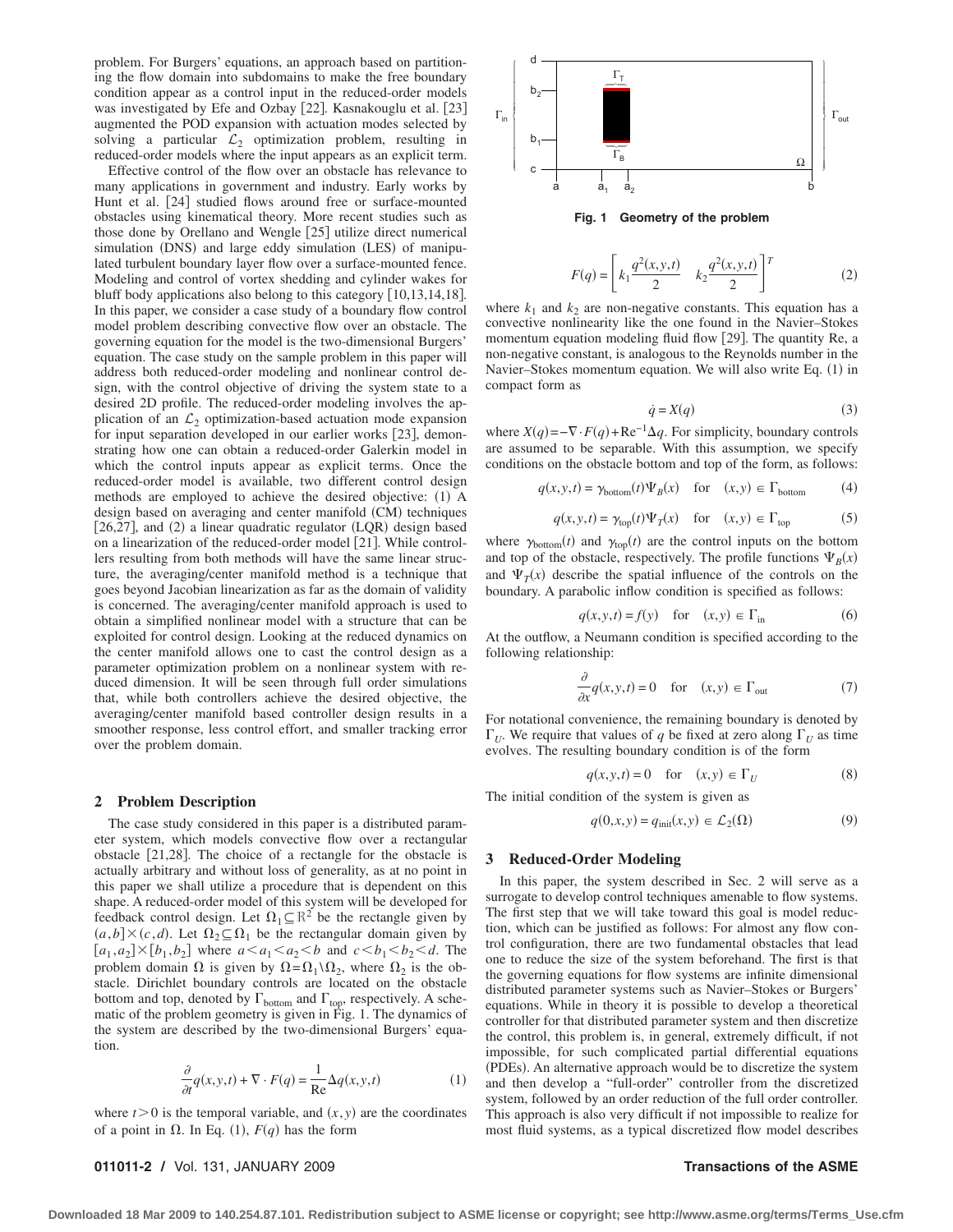thousand to millions of state variables. For a system this large, calculating a full order controller from the full order discretized model will almost always be computationally intractable. These two obstacles together force one to reduce the system order prior to developing the control law. As we are using the model problem as a surrogate for "real" flow systems, we are limiting ourselves to approaches that would actually lend themselves to those kinds of systems. While developing a full order controller is clearly not one of these approaches, developing a controller based on a reduced order model would definitely qualify, and hence, it is direction that will be investigated in this paper.

In this section, we will first provide a brief summary of the classical POD/GP approach to reduced-order modeling of flow systems, and then apply an  $\mathcal{L}_2$  optimization method for input separation, as proposed in Ref. [23].

**3.1 Classical POD/GP Based Modeling.** Let H be a real Hilbert space with inner product  $\langle \cdot, \cdot \rangle : \mathbb{H} \times \mathbb{H} \to \mathbb{R}$ . Throughout the paper, we will focus our attention to  $H = \mathcal{L}_2(\Omega, R)$  with the standard inner product  $\langle h_1, h_2 \rangle = \iint_{(x,y)} \epsilon \Omega h_1(x,y) h_2(x,y) dx dy$  for  $h_1, h_2 \in \mathcal{L}_2$ , although the results apply to other Hilbert spaces as well. Let  $q: \Omega \times \mathbb{R}_+ \to \mathbb{R}$ ,  $q(\cdot, \cdot, t) \in \mathbb{H}$ ,  $q(x, y, \cdot) \in \mathcal{C}^k$  and  $k \in \mathbb{N}$ . Let  $q_k(x, y) = q(x, y, t_k)$  be a *snapshot* taken at time  $t_k$  and let  ${q_k}_{k=1}^M$   $\subset$  *H* be an ensemble of *M*  $\in$  *N* snapshots collected at times  ${t_k}_{k=1}^M$ . Let  $q_0 := E[q_j]$  where *E* is a linear averaging operation  $E[q_j] = M^{-1} \sum_{i=1}^{M} w_j q_j$  for given weights  $w_j > 0$ . From the snapshots  ${q_k}_{1}^M$ , the POD procedure is used to obtain a set of *POD modes*  $\{\varphi_i\}_1^{\tilde{N}} \subset \mathbb{H}$  and a set of *modal coefficients*  $\{a_i\}_1^N \subset \mathbb{R}$  so that<sup>2</sup>

$$
q(x, y, t) \approx q_0 + \sum_{i=1}^{N} a_i(t) \phi_i(x, y)
$$
 (10)

A dynamical system that approximates the flow dynamics can be obtained by Galerkin projection as  $\dot{r} = X_S(r)$ , where  $r = q_0 + a_j \varphi_j$  $\in S$ , and  $S := q_0 + \text{span}\{\varphi_1, \ldots, \varphi_N\}$ . Simplification yields the following set of nonlinear ordinary differential equations (ODEs):

$$
\dot{a}_k = \langle X(r), \phi_k \rangle, \quad k = 1, \dots, N \tag{11}
$$

Details of the modeling process summarized above can be found in Refs. [9,12]. Note that, at this stage, the effect of actuation is still embedded in the coefficients of the Galerkin system and does not appear explicitly in Eq. (11). We will remedy this situation in Sec. 3.2.

**3.2 Input Separation Through** *L***<sup>2</sup> Optimization.** The input separation method applied in this work relies on an expansion of the flow field in terms of *baseline* POD modes and *actuation modes*. The baseline modes  $\varphi_i$  are extracted from the unactuated flow using a standard POD procedure as described in Sec. 3.1. As will be explained in more details in Sec. 3.3, since the inlet will be treated as a pseudoinput for modeling purposes, the unactuated flow means that the flow value at the top and bottom of the obstacle, as well as that at the inlet is set to zero. An *innovation* flow field is defined as  $\tilde{q}(x, y, t) = q(x, y, t) - P_S q(x, y, t)$ , where  $S := q_0$ + span $\{\varphi_i\}$  and  $P_S$  is the projection operator onto *S*. Forced flow snapshots are projected onto the span of the baseline POD modes to obtain the portion of the controlled flow that is recovered by *S*, whereas the innovation yields the information, which is not captured by *S* and is due to the effect of the actuation. Next, the actuation modes are built from the innovations using the approach described below.

For simplicity, let us first assume that we only use a single scalar input  $\gamma$ . For our sample problem, this corresponds to using only one of the inputs available, say,  $\gamma_{\text{top}}$ . We then consider an expansion of the form

$$
q \approx q_0 + \sum_{i=1}^{N} a_i \phi_i + \gamma \psi \tag{12}
$$

where the actuation mode  $\psi$  is to be chosen so as to minimize the energy not captured by such an expansion. An optimization problem on the Hilbert space H can be defined as finding  $\psi^*$  $=\arg \min_{\psi \in H} J(\psi)$ , where  $J(\psi) := E[\|\widetilde{q}_k - \gamma_k \psi\|^2]$ . The element  $\psi^*$  $\in$  H will be chosen as the actuation mode. The squared norm of the velocity represents the energy contained in the flow. Therefore, among all augmented POD expansions in the form given in Eq. (12) where *the input*  $\gamma$  directly appears as the coefficient of  $\psi$ , the choice  $\psi = \psi^*$  is optimal, in the sense that the energy not captured by this expansion achieves its minimum for  $\psi = \psi^*$ . The theorem below summarizes the main result.

Theorem 3.1

1. The minimum value of the function *J* is achieved at  $\psi^*$  $= E[\gamma_k \tilde{q}_k] / E[(\gamma_k)^2].$ 

$$
2. \ \psi^* \in \mathbb{H}.
$$

3. 
$$
\psi^* \perp \varphi_i
$$
 for  $i=1,\ldots,N$ .

*Proof*. See the Appendix.

The Galerkin model obtained by substituting Eq. (12) into Eq.  $(11)$  has the form

$$
\dot{a}_i = C_i + L_{ik}a_k + L_{in,i}\gamma + Q_{ijk}a_ka_j + Q_{\text{ain},ik}a_k\gamma + Q_{\text{in},i}\gamma^2
$$

The procedure outlined extends easily for systems with additional inputs. Starting with the simplest case where only two inputs  $\gamma_1$ and  $\gamma_2$  are available, given an ensemble of actuated flows  ${q_k}_{1}^{M}$   $\subset$  H and an ensemble of actuation values  ${\gamma_{1k}}_{1}^{M}$   $\subset$  R and  $\{\gamma_{2k}\}_{1}^{M} \subset \mathbb{R}$ , one obtains the actuation mode  $\psi_1$  for the input  $\gamma_1$ using the same procedure described above, that is,

$$
\psi_1 = \arg\min_{\psi \in H} E(||\widetilde{q}_k - \gamma_{1k}\psi||)
$$

Now let us define

$$
\breve{q}_k := q_k - P_{S_1} q_k
$$

where  $S_1 := \text{span}\{\varphi_1, \ldots, \varphi_N, \psi_1\}$ . One can now use the same procedure described above with  $\check{q}$  replacing  $q$  to obtain an actuation mode for  $\gamma_2$  as

$$
\psi_2 = \arg\min_{\psi \in H} E(||\breve{q}_k - \gamma_{2k}\psi||)
$$

with  $\psi_2 \perp S_1$ . This yields an actuated POD expansion of the form

$$
q = q_0 + \sum_{i=1}^{N} a_i \phi_i + \gamma_1 \psi_1 + \gamma_2 \psi_2
$$

It is possible to extend the procedure as many times as needed if there are additional inputs. If one has, say  $N_{\text{in}}$  inputs, then it is possible to obtain an expansion of the form

$$
q = q_0 + \sum_{i=1}^{N} a_i \phi_i + \sum_{i=1}^{N_{\text{in}}} \gamma_i \psi_i
$$

The Galerkin system corresponding to the above expansion will be of the form

$$
\dot{a}_i = C_i + L_{ik}a_k + L_{\text{in},ik}\gamma_k + Q_{ijk}a_ka_j + Q_{\text{ain},ijk}a_k\gamma_j + Q_{\text{in},ijk}\gamma_k\gamma_j
$$
\n(13)

which can be expressed in compact form as

$$
\dot{a} = C + La + L_{\text{in}}\gamma + Q(a, a) + Q_{\text{ain}}(a, \gamma) + Q_{\text{in}}(\gamma, \gamma) \tag{14}
$$

where *C* is constant, *L* and  $L_{\text{in}}$  are linear, and  $Q$ ,  $Q_{\text{in}}$ , and  $Q_{\text{ain}}$  are quadratic in their arguments. The initial condition  $a_0$  for the reduced order model is obtained as

**Journal of Dynamic Systems, Measurement, and Control** JANUARY 2009, Vol. 131 **/ 011011-3**

<sup>&</sup>lt;sup>2</sup>Whenever convenient, we will use Einstein notation to omit summation signs and write  $q(xy, t) \approx q_0 + a_i(t) \varphi_i(x, y)$  in place of Eq. (10).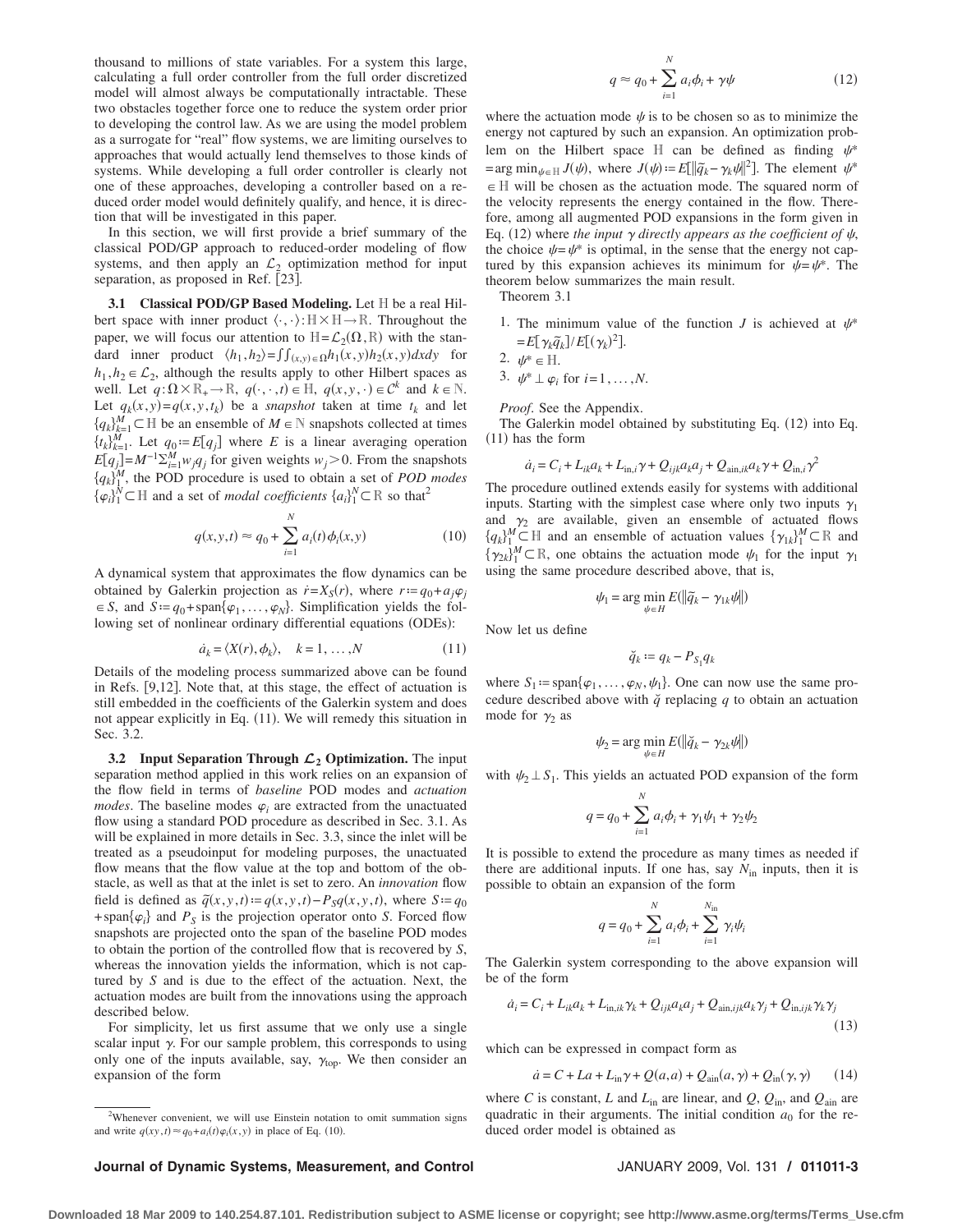

**Fig. 2 Inlet condition on the left boundary of the domain**



**Fig. 4 Baseline POD modes**

## $a_0 = P_S q_{\text{init}}$

**3.3 Application to the Model Problem.** The methodology presented in Sec. 3.2 is used to obtain a reduced-order model for the problem described in Sec. 2. In addition to analytical derivations, we will also provide numerical simulation results in parallel. Throughout this paper, for numerical simulations a positive parabolic profile with unit maximum amplitude is specified for the inlet condition in boundary condition  $(6)$ , as shown in Fig. 2. In Eq. (2), we set  $k_1 = 1$  and  $k_2 = 0$  in order to obtain solutions that convect from left to right for the positive inlet. In addition, we set Re= 300. Parameters for the problem domain  $\Omega$  are specified as  $a=0, b=0.99, c=0, d=0.48, a_1=0.15, a_2=0.24, b_1=0.15, b_2$  $= 0.33$ , and the problem domain is discretized, resulting in a uniform grid with spatial step-size  $h = 0.015$ . We utilize the finite difference scheme in Refs. [21,28] to solve the model problem numerically with a semidiscrete Runge–Kutta algorithm.

The first step of the modeling process is to build a baseline model from baseline snapshots. We will define the baseline conditions as the those where the control inputs as well as the inlet flow vanish. Note that the inlet flow is not an actual control input. However, to improve accuracy of the reduced-model, we regard it as a pseudoinput, denoted by  $\gamma_{\text{inlet}}$ . The inlet flow is present for  $\gamma_{\text{inlet}}$ = 1 and vanishes for  $\gamma_{\text{inlet}}$ = 0. Figure 3 shows the snapshots of the solution of the system  $(1)$  under no forcing and no inlet. The initial condition is shown in the upper left plot. The lower right plot is of the steady state solution. Figure 4 is a plot of baseline modes constructed from the baseline snapshot ensemble. The

number of baseline modes taken is four, corresponding to  $N=4$  in the baseline POD expansion. This value is a good compromise between the amount of energy captured  $(99.8564%)$  and the complexity of the reduced-order model. Higher values of *N* result in higher-order models that capture more energy, but these models are less tractable from a control design perspective. In addition to the baseline modes, actuation modes are obtained using actuated snapshots of the system. Figures 5–7 show the system under actuation at the inlet, at the inlet and top of the obstacle, and at the inlet and bottom of the obstacle, respectively. When present, the actuation signal applied from the top or bottom of the obstacle is shown in Fig. 8. Snapshots from these flow conditions are used to build the actuation modes  $\psi_{\text{inlet}}$ ,  $\psi_{\text{top}}$ , and  $\psi_{\text{bottom}}$ , which are shown in Fig. 9. Following the procedure outlined in Sec. 3, one obtains the Galerkin system for Eq.  $(1)$  having the form in Eq.  $(13)$  where  $\gamma = [\gamma_{\text{top}} \gamma_{\text{bottom}} \gamma_{\text{inlet}}]^T$  and

$$
C_{i} := \left\langle -k_{1}q_{0}\frac{\partial}{\partial x}q_{0} - k_{2}q_{0}\frac{\partial}{\partial y}q_{0} + \mu\left(\frac{\partial^{2}}{\partial x^{2}}q_{0} + \frac{\partial^{2}}{\partial y^{2}}q_{0}\right), \phi_{i} \right\rangle
$$
  

$$
Q_{\text{ain},ijk} := \left\langle -k_{1}\phi_{j}\frac{\partial}{\partial x}\psi_{k} - k_{2}\phi_{j}\frac{\partial}{\partial y}\psi_{k} - k_{1}\psi_{j}\frac{\partial}{\partial x}\phi_{k} - k_{2}\psi_{j}\frac{\partial}{\partial y}\phi_{k}, \phi_{i} \right\rangle
$$
  

$$
Q_{\text{in},ijk} := \left\langle -k_{1}\psi_{j}\frac{\partial}{\partial x}\psi_{k} - k_{2}\psi_{j}\frac{\partial}{\partial y}\psi_{k}, \phi_{i} \right\rangle
$$



**011011-4 /** Vol. 131, JANUARY 2009 **Transactions of the ASME**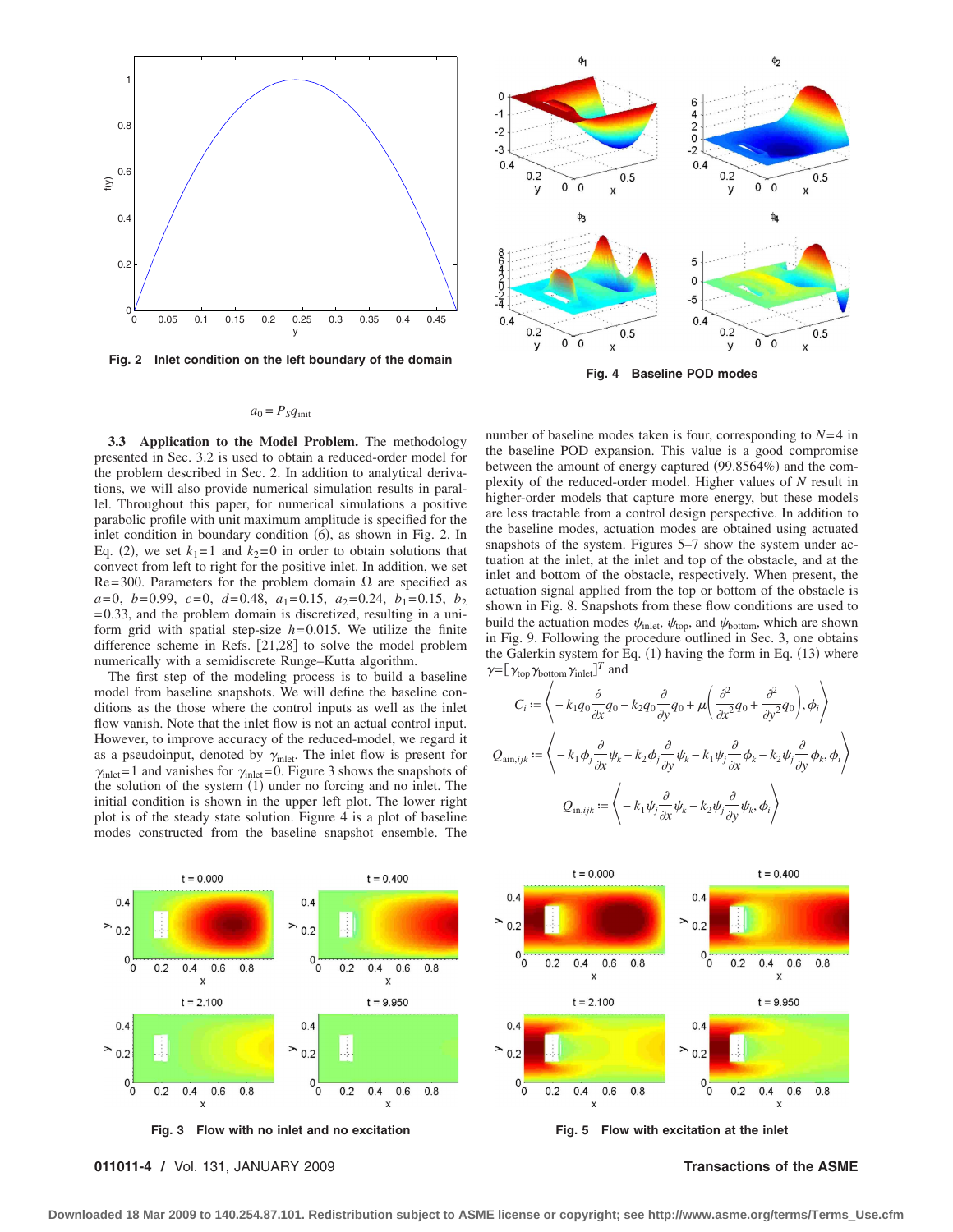

**Fig. 6 Flow with excitation at the inlet and at the top**









**Fig. 8 Excitation signal for system identification**

**Journal of Dynamic Systems, Measurement, and Control** JANUARY 2009, Vol. 131 **/ 011011-5**



**Fig. 9 Actuation modes**



As a test of the ability of the Galerkin model to represent the full order system, consider the excitation shown in Fig. 10 applied from the top and bottom of the obstacle. The results from this excitation are shown in Fig. 11. In Fig. 12, the response of the Galerkin system is compared to modal coefficient values obtained by projecting actuated snapshots onto the reduced basis. Figure 13 shows the flow reconstructed as  $q = q_0 + a_i\varphi_i + \gamma_{\text{inlet}}\psi_{\text{inlet}} + \gamma_{\text{top}}\psi_{\text{top}}$ +  $\gamma_{\text{bottom}}\psi_{\text{bottom}}$  using the the modal coefficients  $a_i$  obtained the reduced-order model. By examining these figures, one sees that the reduced-order Galerkin model response captures the qualitative behavior of the projected values with good quantitative agreement. As discussed above, increasing *N* results in a high-order model with better quantitative performance. However, this would make the control design more involved and is therefore undesirable. We emphasize here that the aim of this work is to develop a reduced-order system model suitable for nonlinear control design methods. Good control design results in controllers robust enough



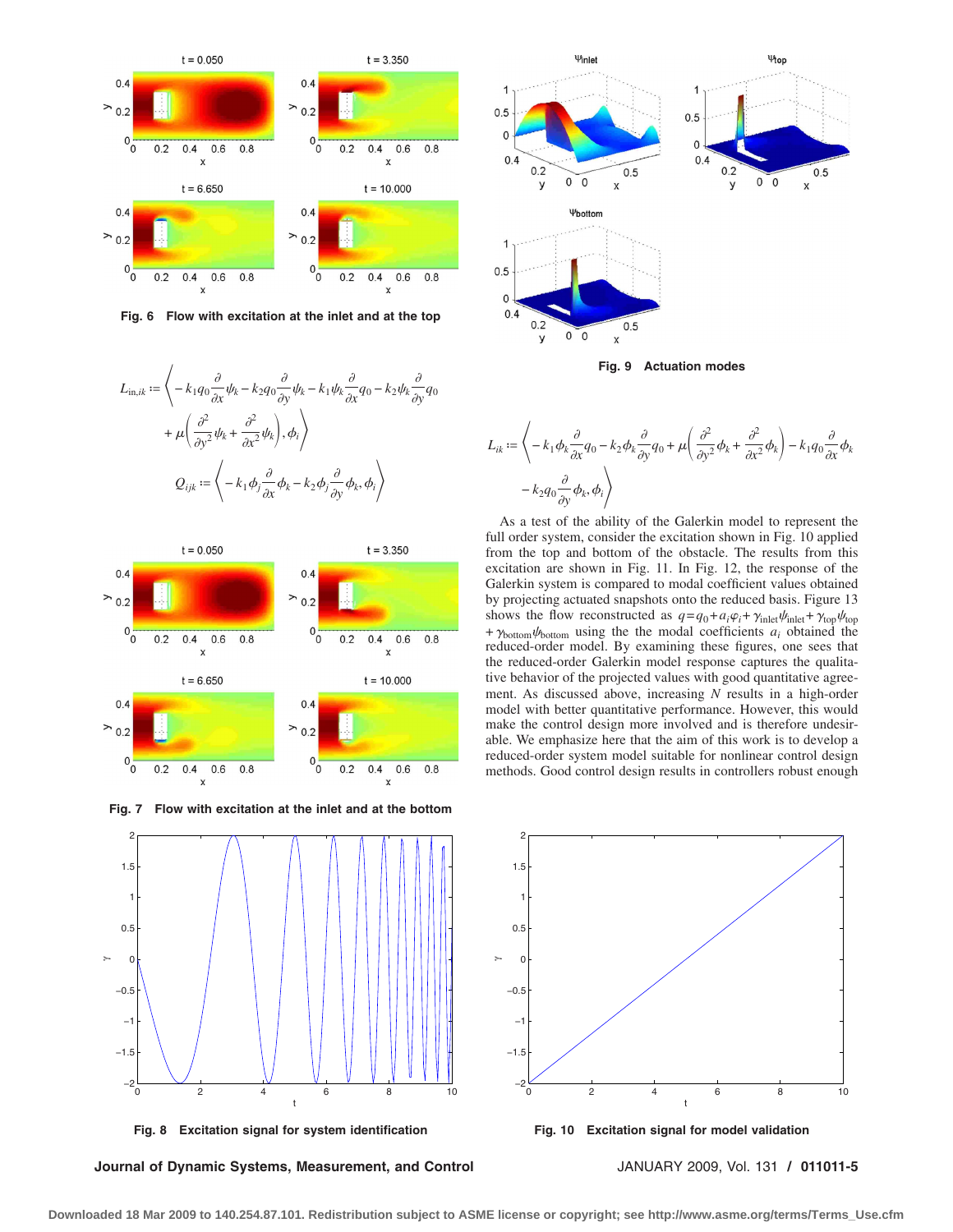

**Fig. 11 Flow with test excitation signal applied to top and bottom**

to compensate for reasonable inaccuracies in the reduced model. As a result, we deem the accuracy illustrated in Fig. 12 to be satisfactory for our objectives.

### **4 Control Design**

In this section, a control law will be designed on the basis of the reduced-order model derived in Sec. 3.3. We will employ two different approaches:  $(1)$  A design based on averaging and center



Fig. 12 Response of Galerkin system (blue/dark) versus  $model$  coefficients from direct projection (green/light)



**011011-6 /** Vol. 131, JANUARY 2009 **Transactions of the ASME**

manifold techniques [26,27] and (2) LQR design based on the linearization of the model [21]. For the control objective, we specify a fixed 2D reference profile  $q_d$  and design a controller to drive the trajectories of the systems to this profile. The profile reference is chosen to be a nonequilibrium state of the system in absence of an appropriate control action. Projecting  $q_d$  onto the baseline POD basis yields the reference modal coefficients *ad*  $=(a_{d_i})_{i=1}^N$  for the reduced-order model, that is,

$$
a_d = P_S q_d
$$

As the reference is selected so that there exists a  $\gamma_d$  such that

$$
C + La_d + L_{in}\gamma_d + Q(a_d, a_d) + Q_{in}(\gamma_d, \gamma_d) + Q_{ain}(a_d, \gamma_d) = 0
$$
\n(15)

 $(16)$ 

one can define a shift of coordinates  $\tilde{a} = a - a_d$ ,  $\tilde{\gamma} = \gamma - \gamma_d$ , which yields

 $\tilde{a} = \tilde{L}\tilde{a} + Q(\tilde{a}, \tilde{a}) + \tilde{L}_{in}\tilde{\gamma} + Q_{in}(\tilde{\gamma}, \tilde{\gamma}) + Q_{ain}(\tilde{a}, \tilde{\gamma})$ 

where

$$
\widetilde{L} = L + Q(\cdot, a_d) + Q(a_d, \cdot) + Q_{\text{ain}}(\cdot, \gamma_d)
$$

$$
\widetilde{L}_{\text{in}} = L_{\text{in}} + Q_{\text{in}}(\gamma_d, \cdot) + Q_{\text{in}}(\cdot, \gamma_d) + Q_{\text{ain}}(a_d, \cdot)
$$

For  $\tilde{\gamma}=0$ , i.e.,  $\gamma = \gamma_d$ , system (16) has an equilibrium at  $\tilde{a}=0$ , which corresponds the desired state. We also eliminate  $\gamma_{\text{inlet}}$  at this stage as it was a pseudoinput introduced for modeling purposes only. Under normal operation, we have  $\gamma_{\text{inlet}} = 1$  (i.e.,  $\tilde{\gamma}_{\text{inlet}} = 0$ ) hence substitution into Eq. (16) yields a system of the same structure, with the corresponding dimensions of the matrices reduced by one. To keep the notation simple and avoid clutter, we will not introduce new names for these, but it will be understood from this point on that when referring to Eq. (16) we mean  $\gamma$  $=[\gamma_{\text{top}} \gamma_{\text{bottom}}]^T$  and  $\tilde{\gamma} = [\tilde{\gamma}_{\text{top}} \tilde{\gamma}_{\text{bottom}}]^T$ .

For the numerical simulation, one sees that the system (16) has an unstable equilibrium, as the eigenvalues of  $\tilde{L}$  turn out to be −1.4476− 1.2619*i*,−1.4476+ 1.2619*i*, 0.3360,−0.1690. The task is to stabilize the equilibrium with a domain of attraction large enough to include initial conditions of interest.

*Remark 4.1*. Note that for our system we have two controls,  $\gamma_{\text{top}}$ and  $\gamma_{bottom}$ , which can only arbitrarily assign two points. The 2D profile  $q_d$  to which we are attempting to drive the system through the controls contains an infinite number of points to assign, and the problem is therefore not feasible in general. The feasibility of the control objective is assured by the fact that the selected profile is within the reach of the augmented modes, i.e.,  $q_d$  $\epsilon$  span $\{\varphi_i, \psi_i\}$ , so that there exists a value of the control  $\gamma_d$  that satisfies Eq. (15). Thus, there exists a value of the control that can maintain the system state at  $a_d$ , which corresponds to the desired 2D profile  $q_d$ .

**4.1 Control Design Based on Averaging/Center Manifold Reduction.** The first approach to control design is based on phase-averaging and center manifold theory developed in Refs. [26,27], strongly inspired by the work of Noack et al. [10], Aamo and Krstic [30], Noack et al. [31], and Tadmor et al. [32] on suppression of cylinder wake instability. The proposed technique provides a means to reducing the Galerkin model Eq. (16) even further by looking at the behavior of an averaged system corresponding to Eq. (16), which evolves on a lower-dimensional submanifold of the state space and which exhibits useful symmetries in its structure. Phase-averaging is used here as a means of obtaining a Poincare' normal form of the closed-loop system under linear feedback [33,34]. The resulting normal form has the structure of a family of dynamical systems parametrized by the feedback gain. The structure of the parameter-dependent normal form allows further simplification, achieved by looking at the behavior of the dynamics on a locally attractive manifold called the center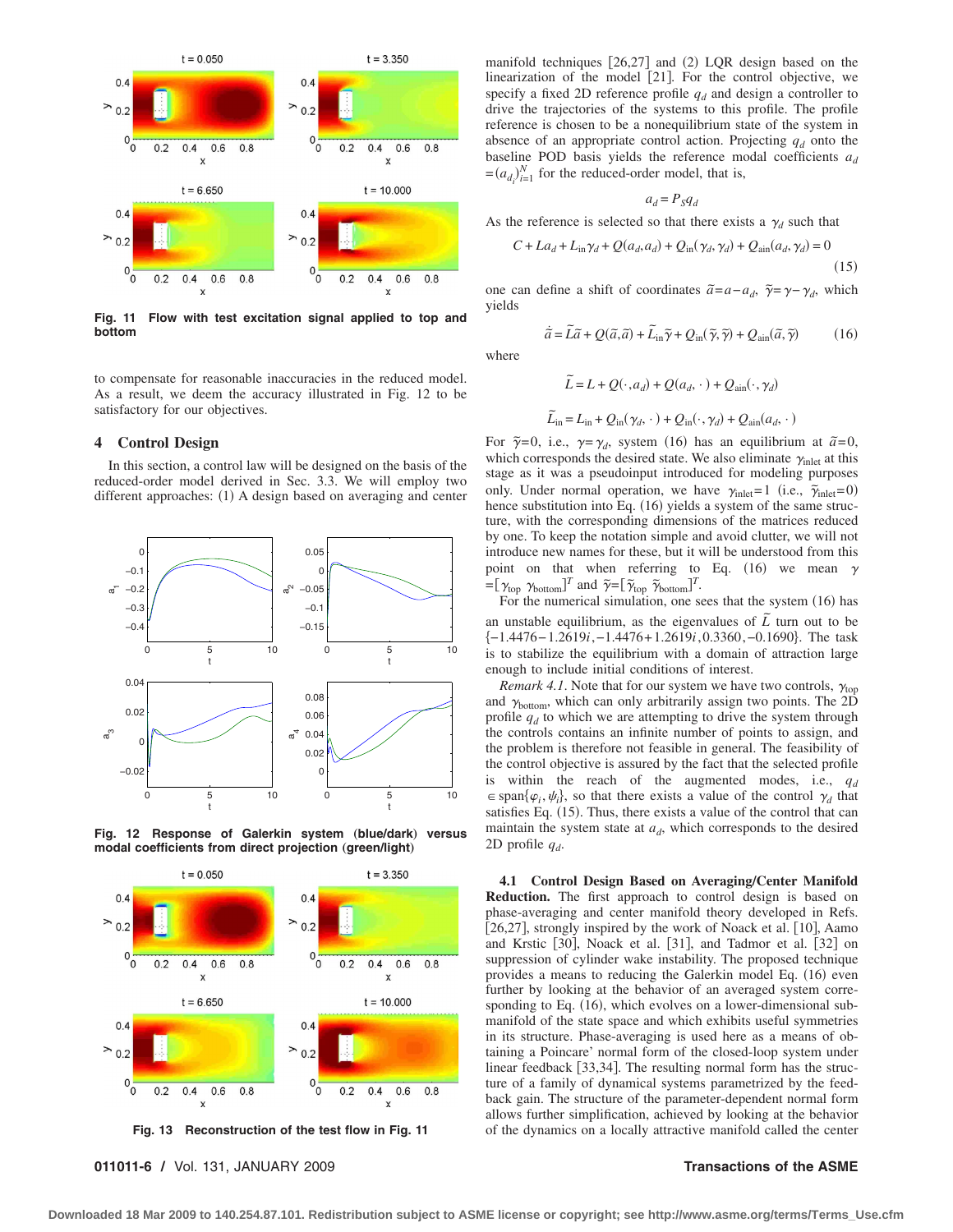manifold, which is described by only one coordinate. Here, we will provide a brief summary of the procedure for constructing the simplified reduced-order model, and refer the interested reader to Refs. [26,27].

As noted in Sec. 4, the eigenvalues of  $\tilde{L}$  are of the form  $\text{spec}(\tilde{L}) = \{-\sigma + j\omega, -\sigma - j\omega, \lambda_1, -\lambda_2\}$  where  $\sigma > 0$ ,  $\omega > 0$ ,  $\lambda_1, \lambda_2$  $> 0$ . Using a nonsingular transformation, the system in Eq. (16) can be expressed in modal form as

$$
\dot{\eta} = F_1 \eta + \varphi_1(\eta, \zeta) + G_1 \gamma + \xi_1(\eta, \zeta, \gamma)
$$
  
\n
$$
\zeta = F_2 \zeta + \varphi_2(\eta, \zeta) + G_2 \gamma + \xi_2(\eta, \zeta, \gamma)
$$
\n(17)

where

$$
\eta = \begin{bmatrix} \eta_1 \\ \eta_2 \end{bmatrix}, \quad \zeta = \begin{bmatrix} \zeta_1 \\ \zeta_2 \end{bmatrix}, \quad F_1 = \begin{bmatrix} -\sigma & -\omega \\ \omega & -\sigma \end{bmatrix}, \quad F_2 = \begin{bmatrix} \lambda_1 & 0 \\ 0 & -\lambda_2 \end{bmatrix}
$$

 $G_1, G_2 \in \mathbb{R}^{2 \times 2}$ , and  $\phi_1, \xi_1, \phi_2, \xi_2$  are continuously differentiable functions, which vanish at the origin together with their first derivatives. We will look for a control of the form  $\gamma = K \text{ col}(\eta, \zeta)$ , where col $(\eta, \zeta) = [\eta^T \zeta^T]^T$ . Substituting this into Eq. (17) yields

$$
\dot{\eta} = F_1 \eta + \varphi_1(\eta, \zeta) + G_1 K \operatorname{col}(\eta, \zeta) + \xi_1(\eta, \zeta, K \operatorname{col}(\eta, \zeta))
$$
  
\n
$$
:= f_\eta(\eta, \zeta, K)
$$
  
\n
$$
\dot{\zeta} = F_2 \zeta + \varphi_2(\eta, \zeta) + G_2 K \operatorname{col}(\eta, \zeta) + \xi_2(\eta, \zeta, K \operatorname{col}(\eta, \zeta))
$$
  
\n
$$
:= f_\zeta(\eta, \zeta, K)
$$
  
\n(18)

The approach that will be employed here involves the determination of a set of conditions on the gains *K* so as to achieve the desired stabilization, and then set up a numerical optimization to find a set of gains that satisfy these criteria.

First, it will be required that the control does not alter the structure of the eigenvalue spectrum, i.e., the closed loop system will be assumed to have a spectrum of the form  $\{-\sigma_m + j\omega_m,$  $-\sigma_m - j\omega_m, -\lambda_{m1}, -\lambda_{m2}$  where  $\sigma_m, \omega_m, \lambda_{m1}, \lambda_{m2} > 0$ . Respecting the original eigenvalue structure of the system, even in closedloop, is important for preserving the domain of validity of reduced-order flow models, as discussed in depth in Refs. [26,27]. Transforming Eq. (18) into modal form gives

$$
\dot{\eta}_m = F_{m1}(K) \eta_m + \varphi_{m1}(\eta_m, \zeta_m, K)
$$
\n
$$
\dot{\zeta}_m = F_{m2}(K) \zeta_m + \varphi_{m2}(\eta_m, \zeta_m, K)
$$
\n(19)\n
$$
\int_{\eta_{m2}}^{\eta_{m1}} \bigg], \zeta_m = \bigg[ \zeta_{m2}^{\zeta_{m1}} \bigg],
$$
\n
$$
\bigg[ -\sigma_m - \omega_m \bigg] \qquad \bigg[ -\lambda_{m1} \qquad 0 \bigg]
$$

where  $\eta_m = \begin{bmatrix} \frac{\eta_m}{\eta_m} & \frac{\eta_m}{\eta_m} \\ \frac{\eta_m}{\eta_m} & \frac{\eta_m}{\eta_m} \end{bmatrix}$  $\eta_{m2}$ 

$$
F_{m1}(K) = \begin{bmatrix} -\sigma_m & -\omega_m \\ \omega_m & -\sigma_m \end{bmatrix}, \quad F_{m2}(K) = \begin{bmatrix} -\lambda_{m1} & 0 \\ 0 & -\lambda_{m2} \end{bmatrix}
$$

Following Eq. [10], we define a change in coordinates parametrized by a dummy variable  $\vartheta \in [0, 2\pi]$  described as  $\eta^{\vartheta}$  $=R(\vartheta)\eta_m$ , where

$$
R(\vartheta) = \begin{bmatrix} \cos \vartheta & \sin \vartheta \\ -\sin \vartheta & \cos \vartheta \end{bmatrix}
$$

Using the above transformation and differentiating with respect to time, one obtains

$$
\dot{\eta}^{\vartheta} = R(\vartheta) f_{\eta} (R^{T}(\vartheta) \eta^{\vartheta}, \zeta_{m}, K) =: f_{\eta}^{\vartheta}(\vartheta, \eta^{\vartheta}, \zeta_{m}, K)
$$
  

$$
\dot{\zeta}_{m} = f_{\zeta} (R^{T}(\vartheta) \eta^{\vartheta}, \zeta_{m}, K) =: f_{\zeta}^{\vartheta}(\vartheta, \eta^{\vartheta}, \zeta_{m}, K)
$$
\n(20)

Averaging over  $\vartheta \in [0, 2\pi]$ , the following averaged system with states col $(\bar{\eta}^{\vartheta}, \bar{\zeta}^{\vartheta})$  is obtained [10] by

$$
\dot{\overline{\eta}}^{\partial} = \frac{1}{2\pi} \int_{0}^{2\pi} f_{\eta}^{\vartheta}(\vartheta, \overline{\eta}^{\vartheta}, \overline{\zeta}^{\vartheta}, K) d\vartheta =: f_{\eta, \text{avg}}^{\vartheta}(\overline{\eta}^{\vartheta}, \overline{\zeta}^{\vartheta}, K)
$$

$$
\dot{\bar{\zeta}}^{\partial} = \frac{1}{2\pi} \int_0^{2\pi} f_{\zeta}^{\vartheta}(\vartheta, \overline{\eta}^{\vartheta}, \overline{\zeta}^{\vartheta}, K) d\vartheta =: f_{\zeta, \text{avg}}^{\vartheta}(\overline{\eta}^{\vartheta}, \overline{\zeta}^{\vartheta}, K).
$$

From this point on, for ease of notation, we will drop the bars and superscripts  $\vartheta$  from the variables  $\eta$ ,  $\zeta$ ,  $\sigma$ ,  $\omega$ , and  $\lambda$ . More precisely, from now on  $\bar{\eta}^{\vartheta}$  will be denoted by  $\eta$ ,  $\bar{\zeta}^{\vartheta}$  by  $\zeta$ ,  $f_{\eta,\text{avg}}^{\vartheta}$  by  $f_{\eta, \text{avg}}$ , and  $f_{\zeta, \text{avg}}^{\vartheta}$  by  $f_{\zeta, \text{avg}}$ . The averaged system is then written as

$$
\dot{\eta} = f_{\eta, \text{avg}}(\eta, \zeta, K)
$$
\n
$$
\dot{\zeta} = f_{\zeta, \text{avg}}(\eta, \zeta, K)
$$
\n(21)

Converting the averaged system above into polar coordinates, i.e.,  $\rho = \sqrt{\eta_1^2 + \eta_2^2}$  and  $\theta = \arctan(\eta_2/\eta_1)$ , and viewing the constant  $\sigma_m$  as a state with trivial dynamics, one can write

$$
\begin{bmatrix}\n\dot{\sigma}_m \\
\dot{\rho}\n\end{bmatrix} = \begin{bmatrix}\n0 & 0 \\
0 & 0\n\end{bmatrix} \begin{bmatrix}\n\sigma_m \\
\rho\n\end{bmatrix} + \begin{bmatrix}\n0 \\
\varphi_{12}(\sigma_m, \rho, \zeta, K)\n\end{bmatrix}
$$
\n
$$
\begin{bmatrix}\n\dot{\zeta}_1 \\
\dot{\zeta}_2\n\end{bmatrix} = F_{m2}(K) \begin{bmatrix}\n\zeta_1 \\
\zeta_2\n\end{bmatrix} + \begin{bmatrix}\n\varphi_{21}(\sigma_m, \rho, \zeta, K) \\
\varphi_{22}(\sigma_m, \rho, \zeta, K)\n\end{bmatrix}
$$
\n(22)

where  $\phi_{12}$  and  $\phi_2 = [\phi_{21} \phi_{22}]^T$  collect the nonlinear terms in Eq. (22) and  $\phi_{12}(0,0,0,K)=0$  and  $\phi_2(0,0,0,K)=0$  for any *K*.

*Remark 4.2.* The dynamics of  $\rho$  in Eq. (22) is actually of the form  $\dot{\rho} = -\sigma_m \rho + \dots$  Looking at  $\sigma_m$  as a state renders the term  $-\sigma_m \rho$  a nonlinear function of the state variables, therefore it is collected in  $\phi_{12}$ . This makes it possible to view  $\sigma_m$  and  $\rho$  as center states and thus apply the center manifold theory [35].

*Remark 4.3.* Note that none of the state dynamics in Eq. (22) depend on  $\theta$ . Therefore the dynamics of the state variable  $\theta$  are immaterial as far as the stabilization of system  $(22)$  is concerned.

Recall that the gains *K* are selected such that  $F_{m2}$  is Hurwitz, so this partitions the system in Eq. (22) into center states  $\sigma_m$  and  $\rho$ , and stable states  $\zeta_1$  and  $\zeta_2$ . This allows one to perform an analysis of the system (22) on a center manifold, which is guaranteed to exist per center manifold theory [35]. The center manifold is an invariant manifold of the form  $\zeta = \overline{\zeta}(\sigma_m, \rho)$ , where  $\overline{\zeta} = [\overline{\zeta_1} \overline{\zeta_2}]^T$ , satisfying

$$
\frac{\partial \overline{\zeta}_i}{\partial \rho} \varphi_{12}(\sigma_m, \rho, \overline{\zeta}(\sigma_m, \rho), K) = -\lambda_{mi} \overline{\zeta}_i(\sigma_m, \rho) + \varphi_{2i}(\sigma_m, \rho, \overline{\zeta}_i(\sigma_m, \rho), K)
$$
\n(23)

for  $i=1, 2$ , to which the dynamics of the system  $(22)$  will be locally attracted. The differential equations in Eq.  $(23)$  cannot be solved directly, so one needs to look for an approximation of the form

$$
\overline{\zeta}_{i}(\rho,\sigma_{m}) = c_{i,1}(K)\sigma_{m}^{2} + c_{i,2}(K)\sigma_{m}\rho + c_{i,3}(K)\rho^{2} + \mathcal{O}(\rho^{3})
$$
 (24)

for  $i=1, 2$ . One then substitutes Eq.  $(24)$  into Eq.  $(23)$  and solves for the coefficients. Then substituting Eq.  $(24)$  into Eq.  $(22)$  gives the system dynamics on the approximate center manifold, which is of the form

$$
\dot{\rho} = (d_1(K) + d_2(K)\rho + d_3(K)\rho^2)\rho
$$
\n(25)

where parameters  $d_i$  depend on parameters  $c_{i,j}$  in Eq. (24).

*Remark 4.4*. It will be useful at this point to restate how the final reduced-order system in Eq.  $(25)$  is theoretically related to the full-order Galerkin system in modal form in Eq.  $(17)$ . The first step of the reduction process is averaging, as a result of which Eq.  $(17)$  is reduced to the averaged system  $(21)$ . The process is based on the averaging theory, which guarantees the existence of a neighborhood around the origin in which the trajectories of the original system (17) are arbitrarily close to that of the averaged system  $(21)$ . The second step of the reduction process is center manifold reduction, as a result of which the averaged system  $(21)$ 

### **Journal of Dynamic Systems, Measurement, and Control** JANUARY 2009, Vol. 131 **/ 011011-7**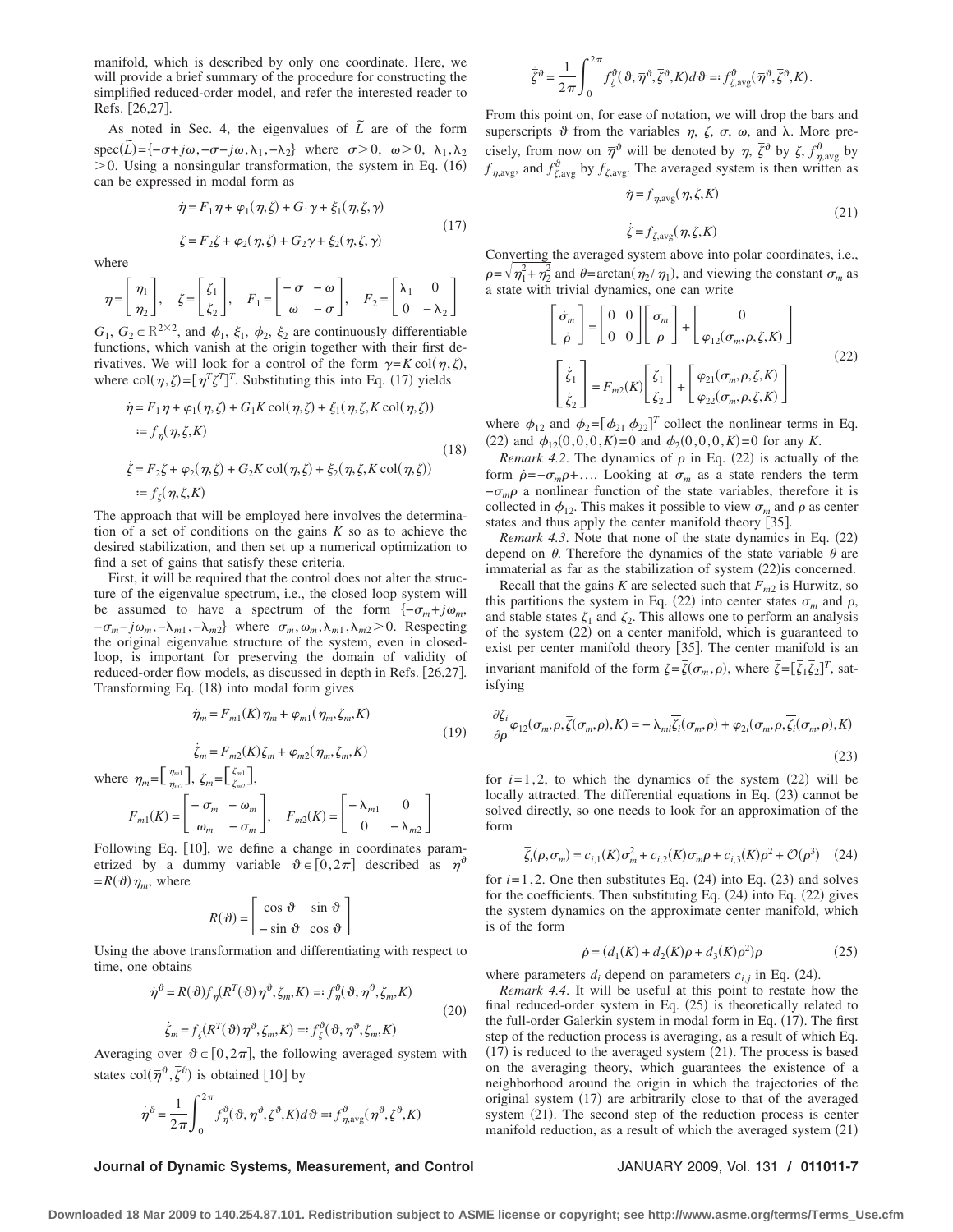is reduced to the system on the center manifold  $(25)$ . The process is based on the center manifold theory, which guarantees the existence and invariance of such a manifold, and that the trajectories of the system  $(21)$  will be locally attracted to the trajectories of the corresponding system on the center manifold, namely, system  $(25)$ . To summarize, the trajectories of the Galerkin system  $(17)$ are locally close to that of the averaged system (21), and the trajectories of the averaged system  $(21)$  are locally close to that of the system on the center manifold (25). Joining these two results, one can conclude that there exists a neighborhood in which the stability properties of the Galerkin system (17) are preserved in this neighborhood for the final reduced-order system on the center manifold in Eq.  $(25)$ . Therefore, provided that one is not too aggressive with the control design and stays in this neighborhood, designing a control based on system  $(25)$  and then applying it to the full-order Galerkin system in Eq.  $(17)$  is a theoretically valid approach. Detailed mathematical derivations as to how these theoretical links between the models are established precisely could not be given in this paper due to space limitations and to avoid repetition with our previous works; the interested reader is referred to Refs.  $[26,27]$ .

Explicit expressions for the parameters in the above derivations are complicated and difficult to analyze analytically, so a numerical search problem over the range  $K_{ij} \in [-150, 150]$  for  $i=1, 2j$  $= 1, \ldots, 4$  is implemented to select proper values for *K* to satisfy the following criteria.

- 1. The original eigenvalue structure of the system is respected in closed-loop, i.e., the gains *K* must be chosen such that the closed-loop spectrum is of the form  $\{-\sigma_m + j\omega_m,$  $-\sigma_m - j\omega_m, -\lambda_{m1}, -\lambda_{m2}$  where  $\sigma_m, \omega_m, \lambda_{m1}, \lambda_{m2} > 0$ .
- 2. The center manifold needs to be attractive for  $\zeta \in Z$  and  $\rho$  $\in$  *D* for some given domains *Z* and *D* that include the initial conditions of interest. More precisely, we define the offmanifold distance as  $\tilde{\zeta} = \zeta - \overline{\zeta}(\sigma_m, \rho)$ . Differentiating yields the off-manifold dynamics which has the form

$$
\dot{\tilde{\zeta}} = F_{m2}(K)\tilde{\zeta} + \varphi_3(\sigma_m, \rho, \tilde{\zeta}, K)
$$
\n(26)

for which  $\tilde{\zeta} = 0$  is an equilibrium as the center manifold is invariant, and  $\phi_3$  collects nonlinear terms. We define a candidate Lyapunov function as

$$
V := \tilde{\zeta}^T P \tilde{\zeta}
$$
 (27)

where  $P = P<sup>T</sup> > 0$  is the solution to the Lyapunov equation  $PF_{m2}^T + F_{m2}P = -I$ . This choice for *P* is the one that maximizes the estimate for the domain of attraction [36]. Differentiating Eq.  $(27)$  yields the time derivative  $\dot{V}$  of the form

$$
\dot{V} = 2\tilde{\zeta}^T P F_{m2}(K)\tilde{\zeta} + 2\tilde{\zeta}^T P \varphi_3(\sigma_m, \rho, \tilde{\zeta}, K) \tag{28}
$$

To achieve convergence of trajectories to the manifold, one then needs to have  $\dot{V} < 0$  for  $\rho \in D$  and  $\tilde{\zeta} \in Z$ , where *Z* needs to be large enough to include a level set of *V* containing the value of  $\tilde{\zeta}(0)$  corresponding to the initial condition of interest.

3. The center manifold dynamics needs to be such that  $\rho$  converges to zero on the manifold, for  $\rho \in D$ . Consider the onmanifold dynamics in Eq.  $(25)$ . We define a candidate Lyapunov function as

$$
V := \rho^2 \tag{29}
$$

and differentiate to get

$$
\dot{V} = 2\rho^2 (d_1(K) + d_2(K)\rho + d_3(K)\rho^2)
$$
\n(30)



Fig. 14  $\dot{\rho}$  versus  $\rho$  for the on-manifold dynamics. The star denotes the value of  $p(0)$  corresponding to the given initial **condition.**

To achieve convergence of  $\rho$  to 0, once the trajectories of the system are close to the center manifold, one needs to have the condition  $\dot{V} < 0$  satisfied for all  $\rho \in D$ , where the set *D* must be large enough to contain the value of  $\rho(0)$  corresponding to the initial condition of interest. Since in Eq. (30) the term  $2\rho^2$  is non-negative, the condition  $\dot{V} < 0$  is equivalent to having  $(d_1(K))$  $+d_2(K)\rho + d_3(K)\rho^2$  < 0 for all  $\rho \in D$ .

*Remark 4.5.* The first item above, i.e., the problem of maintaining of the eigenvalue structure, can actually be considered at the level of the linearization of Eq. (17). The reason why we have grouped it together with all the other criteria is that it is much more efficient to implement a one-step numerical search for *K* to satisfy all the criteria at once. A two step-search procedure where we first determine a value for *K* that keeps the eigenvalue structure, and then check if it satisfies the other two criteria, and keep iterating back and forth would be much more time consuming and computationally intensive.

In the numerical implementation of the algorithm, initialization of the search from a randomly selected value  $K_0$  such that  $K_{0ij}$ ∈ [-150, 150] for *i*=1, 2*j*=1, ..., 4, yielded a successful termination at

$$
K = \begin{bmatrix} 0.0297 & 37.0349 & -39.4230 & 37.0349 \\ 0.0297 & 37.0349 & -39.4230 & 37.0349 \end{bmatrix}
$$

which satisfies all the required criteria. Figure 14 shows a plot of the on-manifold dynamics  $\dot{\rho}$  versus  $\rho$  for the gains above. The value of  $\rho$  corresponding to our initial point of interest is also marked on the plot. It can be seen that the gains render  $\dot{\rho} < 0$  for  $\rho$  in the domain  $D = [0, 0.5]$ , which includes the value of  $\rho$  of interest. Figure 15 shows the Lyapunov function  $(27)$  for the offmanifold behavior, where  $\zeta$  is in the domain *Z*=[-0.4, 0.4]  $\times [-0.4, 0.4]$ , which includes the value of  $\tilde{\zeta}$  corresponding to the initial condition and some level sets containing it. Figure 16 shows the derivative of *V* for some values of  $\rho$  in *D*. It can be seen that *V* is negative for  $\tilde{\zeta} \in Z$  and  $\rho \in D$ . Figure 17 shows the application of the controller resulting from these gains to the nonlinear Galerkin system in Eq. (16). It can be seen that the desired stabilization is achieved for this controller. The control is then tested in the full-order Burgers' simulation, which is shown Fig. 18. The control input signals applied are shown in Fig. 19. Also, Fig. 20 shows a comparison of the desired state, final state, and the absolute error between the two. It can be seen that the averaging/center

### **011011-8 /** Vol. 131, JANUARY 2009 **Transactions of the ASME**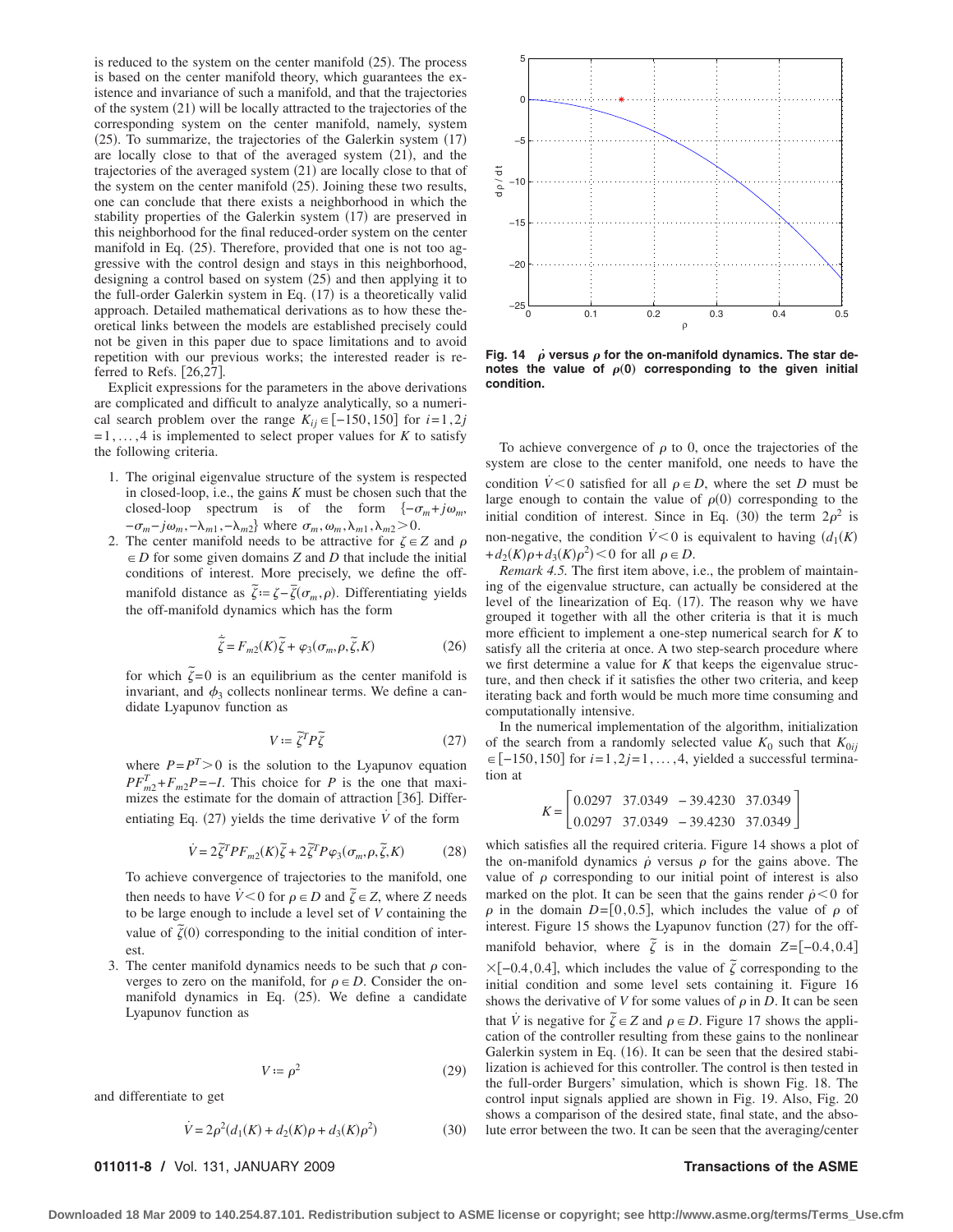

**Fig. 15 Lyapunov function** *V* **for the off-manifold dynamics.** The star denotes the value of  $\tilde{\zeta}(0)$  corresponding to the given **initial condition.**

manifold based design achieves the desired regulation with very small error for the most part of the domain.

**4.2 (LQR) Control Design Based on Linearization.** In this section, a linearization-based LQR controller will be developed for comparison purposes. A similar linearization/LQR design on the model problem was utilized in Ref. [21] on weak formulation based reduced-order models. While LQR design based on linearization is not a new approach, our purpose in presenting it is to provide a means to evaluate the novel averaging/CM method approach just presented. Recall that averaging/CM method achieves control design through a nonlinear analysis, utilizing averaging theory and center manifold theory. As indicated in Remark 4.4, both of these are local theories and therefore the results obtained are local in nature as well. One may therefore question if it is worth going through the trouble of carrying out the relatively complicated steps of the averaging/CM method, while another local technique, namely, the linearization/LQR method, provides an easier and a more standard implementation. To answer this question, we implement the linearization/LQR method to obtain



**Fig. 16 Derivative of Lyapunov function** *V* **for the off-manifold dynamics for different values of . The star denotes the value** of  $\tilde{\zeta}(0)$  corresponding to the given initial condition.

**Journal of Dynamic Systems, Measurement, and Control** JANUARY 2009, Vol. 131 **/ 011011-9**



**Fig. 17** Modal coefficients  $a(t)$  of the closed-loop system with **control derived from averaging/center manifold theory**

numerical simulations on Galerkin models and CFD simulations on full-order Burgers' models and compare these results with those obtained earlier for the averaging/CM method.

For the linearization/LQR design, we start with the linearization of the system  $(16)$ , which is



**Fig. 18 Averaging/center manifold-based control applied to full order Burgers' CFD**



**Fig. 19 Control signals for averaging/center manifold-based control**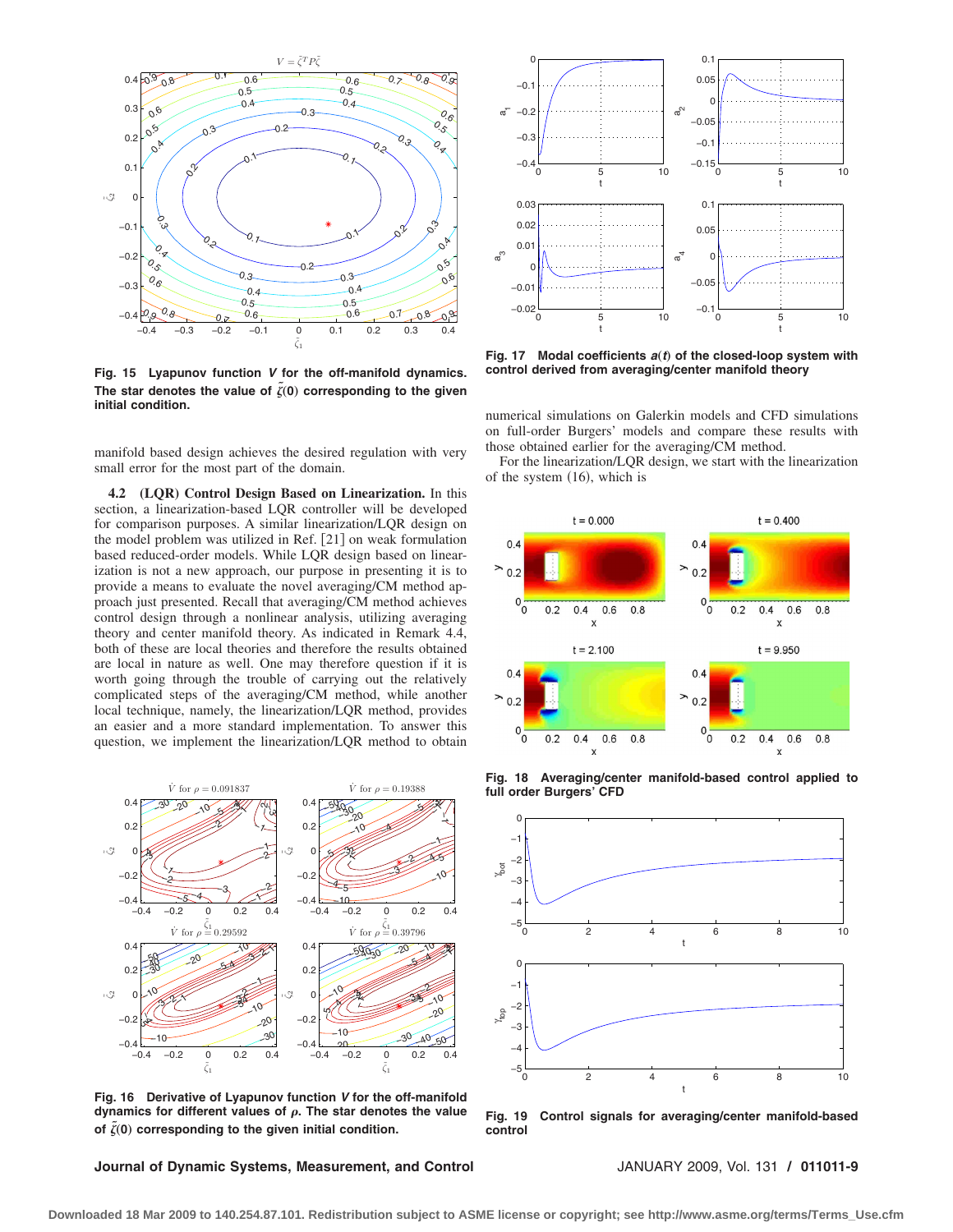

**Fig. 20 Final state, reference profile, and absolute error for averaging/center manifold-based control**

$$
\dot{\widetilde{a}} = \widetilde{L}\widetilde{a} + \widetilde{L}_{\text{in}}\widetilde{\gamma}
$$

Classical LQR control attempts to design a control law of the form  $\tilde{\gamma}$ =−*Ka*̃, where *K* is selected to minimize the objective function

$$
J(\tilde{\gamma}) = \int_0^\infty (a^T Q a + \tilde{\gamma}^T R \tilde{\gamma}) dt
$$
 (31)

Despite numerous trials with many different values for the weighing parameters *Q* and *R*, it was not possible to obtain a controller that achieves stabilization starting from the desired initial condition  $a_0$ , when the control was applied to the nonlinear Galerkin system in Eq. (16). For this reason, a modification of the standard LQR approach was used, as proposed in Refs. [21,37]. This approach tries to minimize a modified objective function of the form

$$
J(\tilde{\gamma}) = \int_0^\infty (a^T Q a + \tilde{\gamma}^T R \tilde{\gamma}) e^{2\alpha t} dt
$$
 (32)

where  $\alpha > 0$  is an additional parameter to be selected. After a number of trials with different values for  $\alpha$ ,  $Q$ , and  $R$ , the best results were obtained for  $\alpha = 0.1$ ,  $Q = 2500I_4$ , and  $R = I_2$ . The resulting controller is of the form  $\tilde{\gamma} = -K\tilde{a}$  with

$$
K = \begin{bmatrix} -27.9149 & 117.1223 & 50.2110 & -52.4688 \\ -27.9159 & 117.1197 & 50.2104 & -52.4673 \end{bmatrix}
$$

Figure 21 shows the result of the implementation of this control law on the nonlinear Galerkin system (16). It can be seen that control achieves the desired stabilization, but the response is not as smooth and nice compared to the the response obtained using the averaging/center manifold controller in Fig. 17. The control is also implemented in the full order Burgers' CFD simulation, which is shown Fig. 22. The control input signals applied are shown in Fig. 23. Figure 24 shows a comparison of the desired state, final state, and the absolute error between the two. It can be seen that the control achieves the regulation with small error for the most part of the domain. However, the control effort is higher compared to that of the averaging/center manifold controller (see Fig. 19, and for the parts of the domain where the error is visible, its value is notably higher than the averaging/center manifold case (see Fig. 20).

*Remark 4.6*. Note that for both averaging/CM and linearization/ LQR approaches, the control law has a linear structure. One may, therefore, wonder what would happen if we used a control law with nonlinear terms. Such an approach was actually considered in Refs. [26,27], where the problem of reducing oscillations induced by air flow over a shallow cavity were attacked using averaging/CM methods for control laws that are purely nonlinear,



**Fig. 21** Modal coefficients  $a(t)$  of the closed-loop system with **LQR control**

i.e., have no linear part at all. In these problems, total suppression of oscillations is not physically realistic but only a reduction in amplitude is possible. One, therefore, always operates far away from the equilibrium point, hence the use of purely nonlinear control laws. For the particular problem at hand, it may certainly be of benefit for the control law to have a nonlinear part, which is something that we plan on investigating as part of our future



**Fig. 22 LQR control applied to full order Burgers' CFD**



**Fig. 23 Control signals for LQR control**

### **011011-10 /** Vol. 131, JANUARY 2009 **Transactions of the ASME**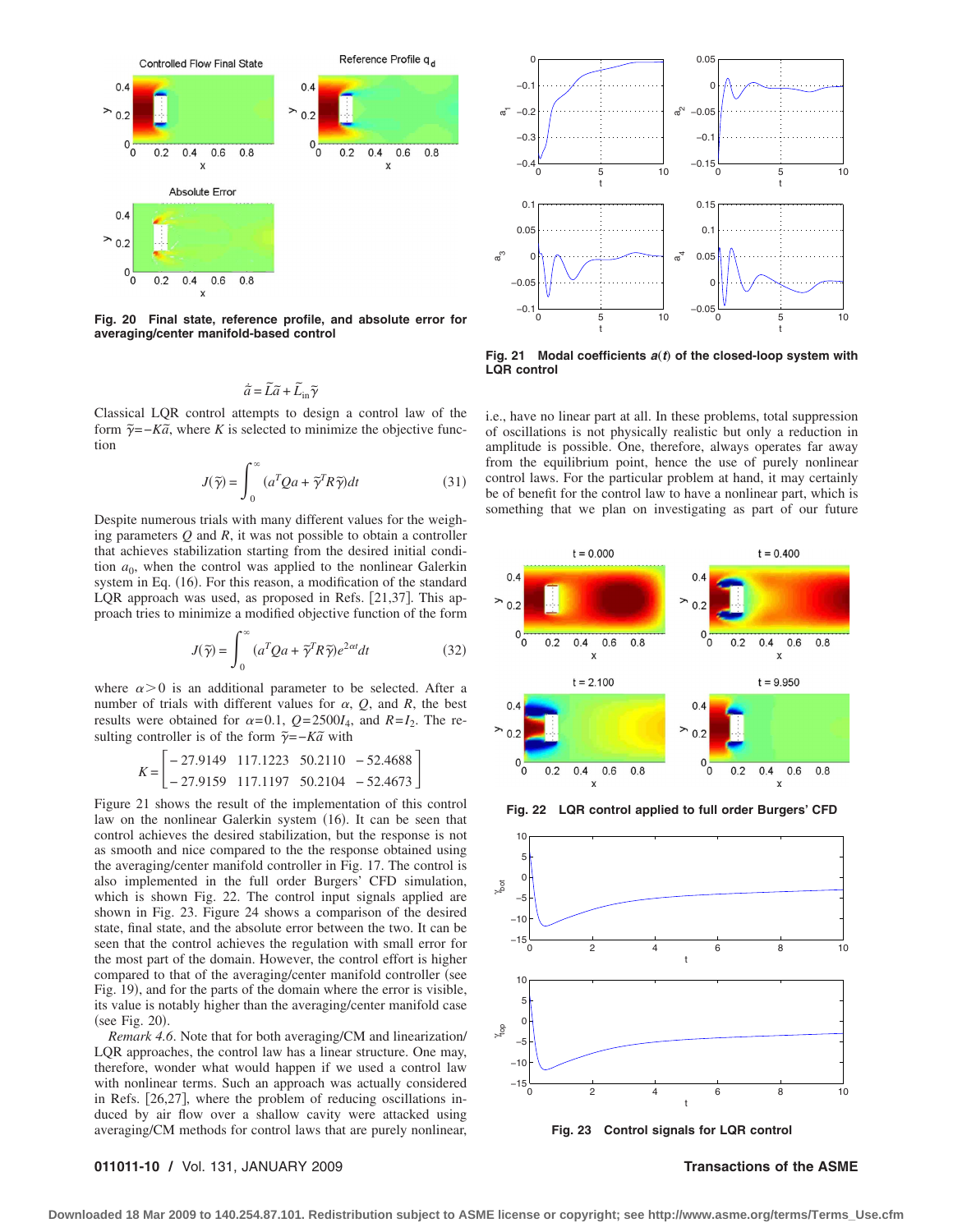

**Fig. 24 Final state, reference profile, and absolute error for LQR control**

works. There is, however, one advantage of using a linear control law, which is to provide a better comparison with the standard linearization based LQR approach. When the control laws are of the same kind, i.e.,  $\gamma = K\tilde{a}$ , the better performance achieved by the first controller can directly be attributed to the averaging/CM techniques, and not to the additional degree of freedom or the presence of alternative terms. Although both the averaging/CM and linearization based methods are local and design a controller with the same structure, the analysis through averaging/CM is somewhat "less local" as it attempts to incorporate the nonlinearities into the reduced model, whereas the linearization method simply ignores them.

### **5 Concluding Remarks**

In this paper, we studied a sample boundary control problem, governed by the two-dimensional Burgers' equation, describing convective flow over an obstacle. A reduced-order model was built based on a POD expansion consisting of baseline modes and actuation modes, where the former were built using unactuated snapshots and the latter were built in an energy optimal fashion using innovation vectors, which represent the flow not captured by the baseline space. This was followed by a controller design with the control objective of driving the system state to a desired 2D profile. The controller design was based on an analysis using averaging theory and center manifold theory to further simplify the system and reveal more structure. From this analysis, certain conditions for the controller gains to satisfy were derived, and a numerical search problem was set up and numerically solved. For comparison, a standard LQR design based on the linearization of the reduced-order model was implemented and tested. It was seen through full order simulations that while both controllers achieve the desired objective, the averaging/center manifold based controller design results in a smoother response with less control effort and smaller tracking error over the problem domain.

We believe that the importance and contribution of this work is that it provides a complete reduced-order modeling and subsequent nonlinear control design approach for a general class of distributed parameter model problem with control actuation at the boundary of the spatial domain. The development of order reduction methods and nonlinear control techniques for boundary control configurations is an open problem. This work proposes a way to address some of the issues in that regard, at least as far as reduced-order model-based control is concerned. The approaches to reduced-order modeling and control design proposed in this work presents advantages over their classical counterparts. For the  $\mathcal{L}_2$  optimization method used in modeling, the advantage is that the input is rendered as an explicit term in the reduced-order model in an optimal sense, that is, by minimizing the energy neglected by the augmented POD expansion. This is an improve-

ment over standard POD/GP reduced-order modeling methods, as in those cases the input remains embedded into the systems coefficients. It also constitutes an improvement over other input separation methods, such as the weak formulation method that was used in earlier works for this problem. Boundary input separation methods based on a weak formulation of the Galerkin projection rely on finely partitioned data near the control input in order to accurately approximate boundary derivatives and make boundary control inputs explicit. These approaches may not lend themselves easily to order reduction using experimental data as grid resolution near the boundary is difficult to refine in experiment. The  $\mathcal{L}_2$  optimization method captures the boundary control input indirectly and lends itself easily to both computational and experimental order reduction approaches. As far as the control strategy is concerned, the averaging/center manifold-based design offers the advantage that the system is reduced to a single state system on a center manifold, which is much easier to analyze and control than the original Galerkin model. This simplification still captures more characteristics of the original system as compared to simple linearization. This was seen from the comparison of the control designed by this method and that designed by linearization followed by LQR, where it was observed that the overall error was less for the averaging/center manifold case while requiring less control power. It is hoped that the presentation of the entire process from reduced modeling suitable for boundary actuation to subsequent nonlinear control design for the distributed parameter model problem discussed in this paper may provide better insight to leverage these methods for application in other flow control problems as well. As an example, future research directions include the implementation of these methods to reduce or eliminate flow separation over an airfoil with a simply hinged flap. These methods are also currently being utilized to reduce optical beam distortion due to turbulent fluid flow for an aero-optic application.

### **Acknowledgment**

This work was supported by AFOSR and AFRL through the Collaborative Center of Control Science at OSU Contract No. F33615-01-2-3154).

### **Appendix: Proof of Theorem 3.1**

The proof of Theorem 3.1 was given in detail in Ref. [23] and is repeated here for convenience of the reader.

Theorem. Let  $J(\psi) := E[||\tilde{q}_k - \gamma_k \psi||^2]$ . Then,

1. The minimum value of the function  $J$  is achieved at  $\psi^*$  $= E[\gamma_k \tilde{q}_k] / E[(\gamma_k)^2].$ 

$$
2. \psi^* \in \mathbb{H}.
$$

3.  $\psi^* \perp \varphi_i$  for  $i=1,\ldots,N$ .

*Proof*

1. Note that

$$
J(\psi) = E[\|\widetilde{q}_k\|^2 - 2\gamma_k \langle \widetilde{q}_k, \psi \rangle + (\gamma_k)^2 \|\psi\|^2]
$$

Since *J* is quadratic in  $\psi$  with a positive leading coefficient, it has a unique minimum. Computing the first variation of *J* with respect to  $\xi \in \mathbb{H}$  yields

$$
\frac{d}{d\delta}\Big|_{\delta=0} J(\psi + \delta \xi) = \frac{d}{d\delta}\Big|_{\delta=0} E[||\tilde{q}_k||^2 - 2\gamma_k \langle \tilde{q}_k, \psi + \delta \xi \rangle
$$

$$
+ \gamma_k^2 ||\psi + \delta \xi||^2] = \langle E[-2\gamma_k \tilde{q}_k + 2\gamma_k^2 \psi], \xi \rangle
$$

For  $\psi$  to be an extremum of *J*, its first variation must vanish  $\forall \xi \in \mathbb{H}$ . Therefore,  $E[-2\gamma_k \tilde{q}_k + 2\gamma_k^2 \psi^*] = 0$  and thus, by linearity of *E*,  $\psi^* = E[\gamma_k \tilde{q}_k] / E[\gamma_k^2]$ .

2. The fact that  $\psi^* \in \mathbb{H}$  follows from the fact that *E* is linear,  $\gamma_k \tilde{u}_k \in \mathbb{H}$ , and  $E[(\gamma_k)^2] \in \mathbb{R}$ .

### **Journal of Dynamic Systems, Measurement, and Control** JANUARY 2009, Vol. 131 **/ 011011-11**